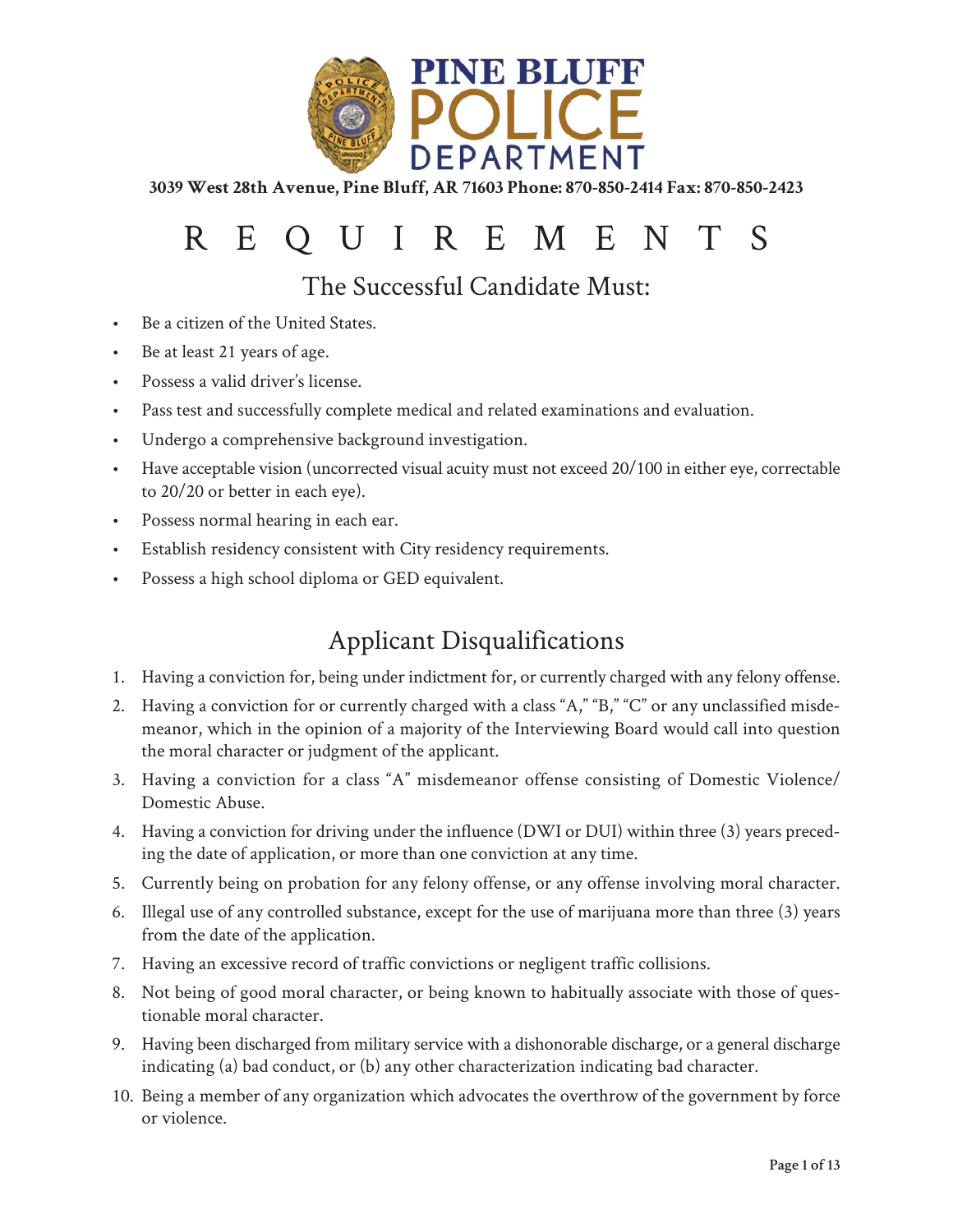- 11. Having been discharged from any commissioned or recruit position within law enforcement agency for disciplinary reasons, resigning to avoid suspension or discharge or having resigned during a disciplinary investigation without a final judgment being rendered.
- 12. Having resigned or being terminated from the Pine Bluff Police Department due to a lack or proficiency in an academic or skill area will disqualify the applicant for a period of twelve months from the date of resignation or termination.
- 13. Failing to cooperate fully with and keep all scheduled appointments with staff personnel involved in the selection process, failing to provide added personal information as needed, or failing to submit information update/ changes within ten days of the change; refusal to submit, if requested, to a polygraph exam to resolve any conflicts which might arise during the background investigation.
- 14. Making any false statements of fact, being deception by statement or omission in the applicant screening process. Disqualification is for a minimum of two years from the date of application.
- 15. Failure to supply the needed documents and/or submit the application within the specified time limits.
- 16. Making false statement, falsely swearing to statements or in any other manner falsifying testimony in any official matter or in any significant business transaction...
- 17. Without being specifically enumerated in the above disqualifications if circumstances exist which indicate the applicant is clearly unsuited for a career with the Pine Bluff Police Department, the applicant with be rejected.

*All interpretations regarding these rules will be made by the Chief of Police or his/her designee.*

 $a$   $a$   $b$   $c$   $b$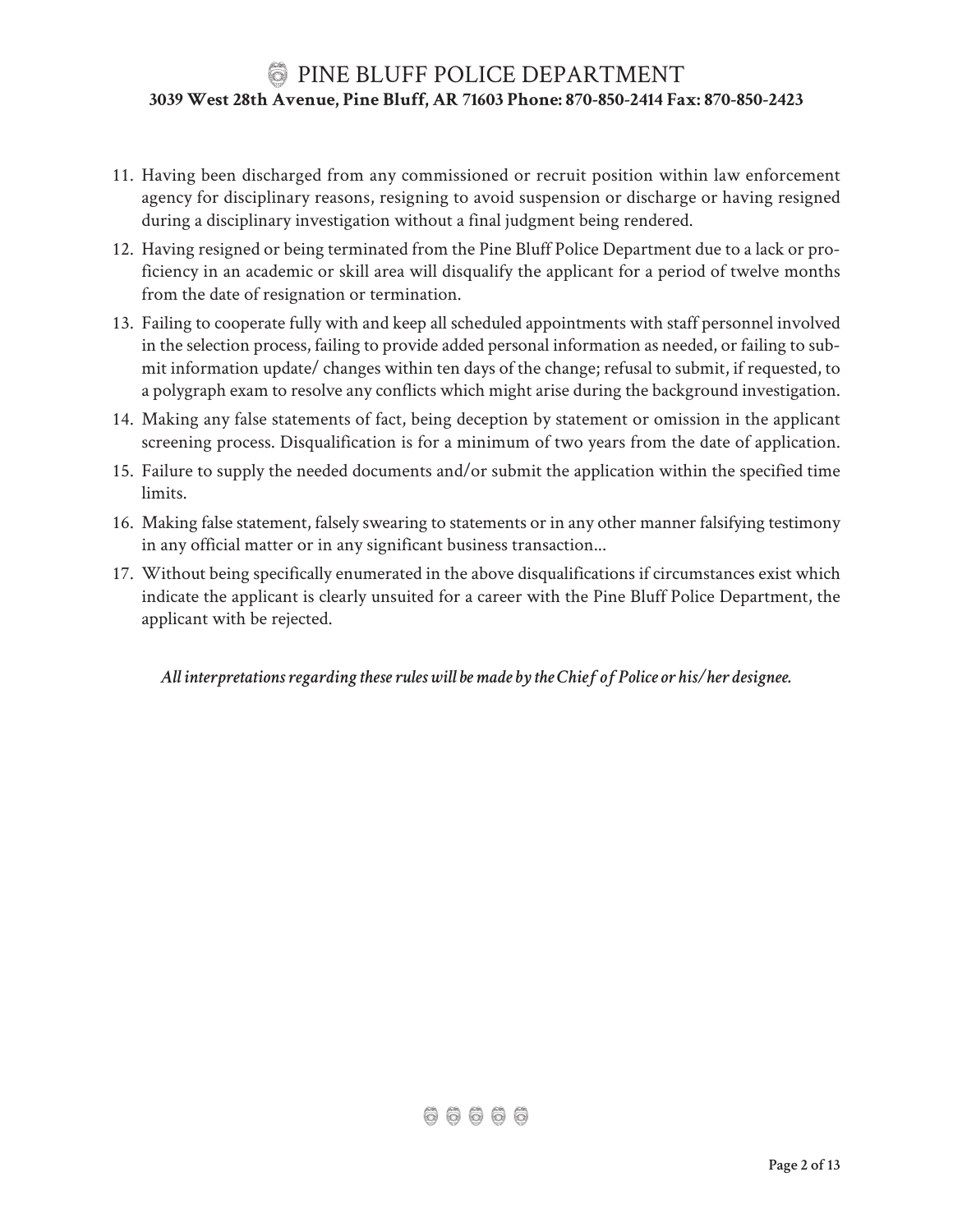

### Application for Employment and Personal History Statement

#### **EQUAL EMPLOYMENT OPPORTUNITY STATEMENT**

It is the policy of the Pine Bluff Police and Fire Departments that no eligible person shall be denied the right of employment or advancement within the Pine Bluff Police and Fire Departments, nor shall any person be denied admission or access to any of the Department's programs or activities offered to the public on the basis of political or religious affiliation, race, sex, age, national origin, color, handicap or disability, or veteran status.

The Pine Bluff Police and Fire Departments will attempt to refrain from contracting or associating with firms, which openly and knowingly practice any form of discrimination in their employment practices.

The Pine Bluff Police and Fire Departments recognize the right of all citizens to take part in and to be provided equal opportunities in all public activities carried on by the Pine Bluff Police and Fire Departments. The Pine Bluff Police and Fire Departments will work toward the following goals and objectives as it relates to the Equal Employment Opportunity Policy.

(A)To ensure an environment that will provide an equal opportunity for public employment to all eligible segments ofsociety; and,

(B)To increase the employment of female and minority citizens within the police and fire departments consistent withstate and federal law.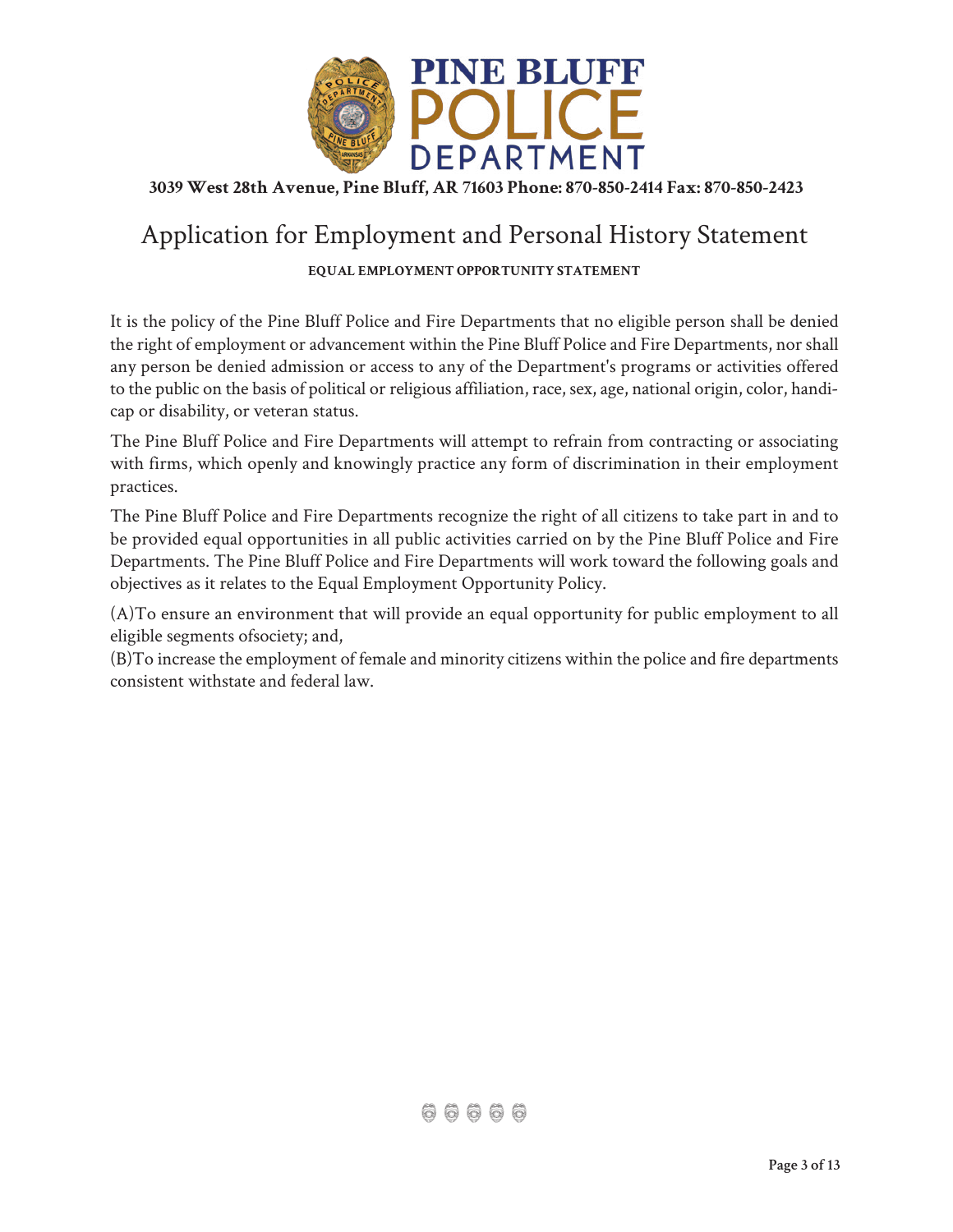

## Employment Benefits

- Starting salary approximately \$40,590.00
- 1-year service salary approximately \$43,848.00
- A salary increase is provided after 1 year of service and earning a college degree
- College Credit
- Certificate Pay
- Military Leave
- Holiday & Longevity Pay
- Excellent Retirement Plan
- Annual Clothing Allowance: First Year: \$1200 & \$800 EveryYear After
- Health Insurance & Life Insurance
- 15 Days Annual Vacation (After 1 Year)
- 20 Days Annual Sick Leave (After 1 Year)
- Employees May Join The Credit Union Upon Entry
- Housing Incentive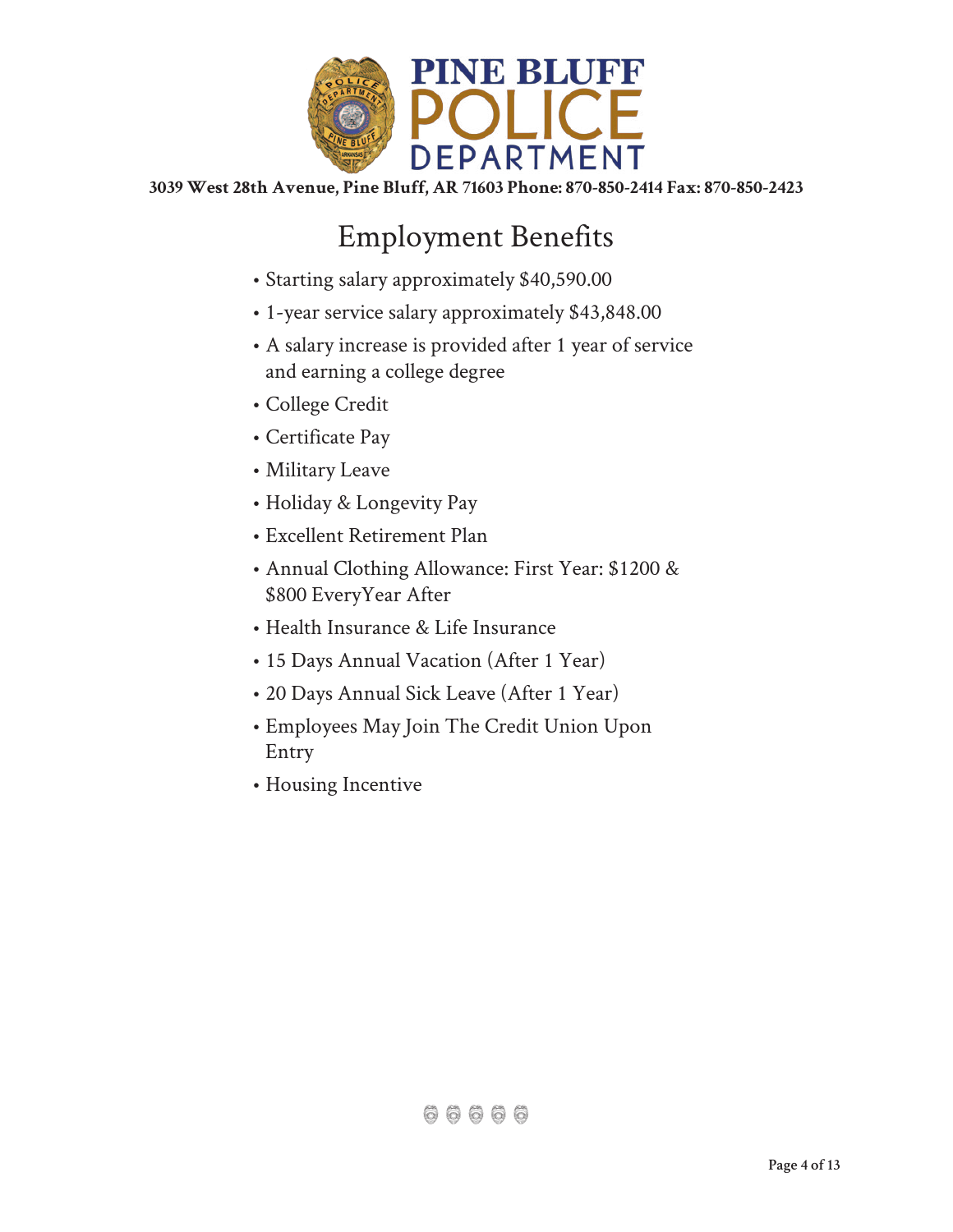

### Personal Information

| First | Middle                                                                                                                                                                                                  | Last |             |               |
|-------|---------------------------------------------------------------------------------------------------------------------------------------------------------------------------------------------------------|------|-------------|---------------|
|       |                                                                                                                                                                                                         |      |             |               |
|       | Height: _____________ inches Weight: ___________ lbs                                                                                                                                                    |      |             |               |
|       | Number & Street                                                                                                                                                                                         | City |             | State<br>Zip  |
|       | Telephone Number(including area code): Home: _____________________Cell: ____________________________                                                                                                    |      |             |               |
|       | Citizenship: □ U.S. Born □ U.S. Naturalized □ Other - Specify _________________________                                                                                                                 |      |             |               |
|       |                                                                                                                                                                                                         |      |             |               |
|       |                                                                                                                                                                                                         |      |             |               |
|       | Military TYes No Enlisted ______________________Discharged _____________________                                                                                                                        |      |             |               |
|       | Veteran $\Box$ Yes $\Box$ No Vietnam Veteran $\Box$ Yes $\Box$ No Disabled $\Box$ Yes $\Box$ No If yes, please<br>describe any accommodations necessary for you to perform the job properly and safely: |      |             |               |
|       |                                                                                                                                                                                                         |      |             |               |
|       |                                                                                                                                                                                                         |      | $\Box$ Male | $\Box$ Female |
|       | Race: White, Non-Hispanic Black, Non-Hispanic Asian Hispanic<br>Native American or Alaskan Native                                                                                                       |      |             |               |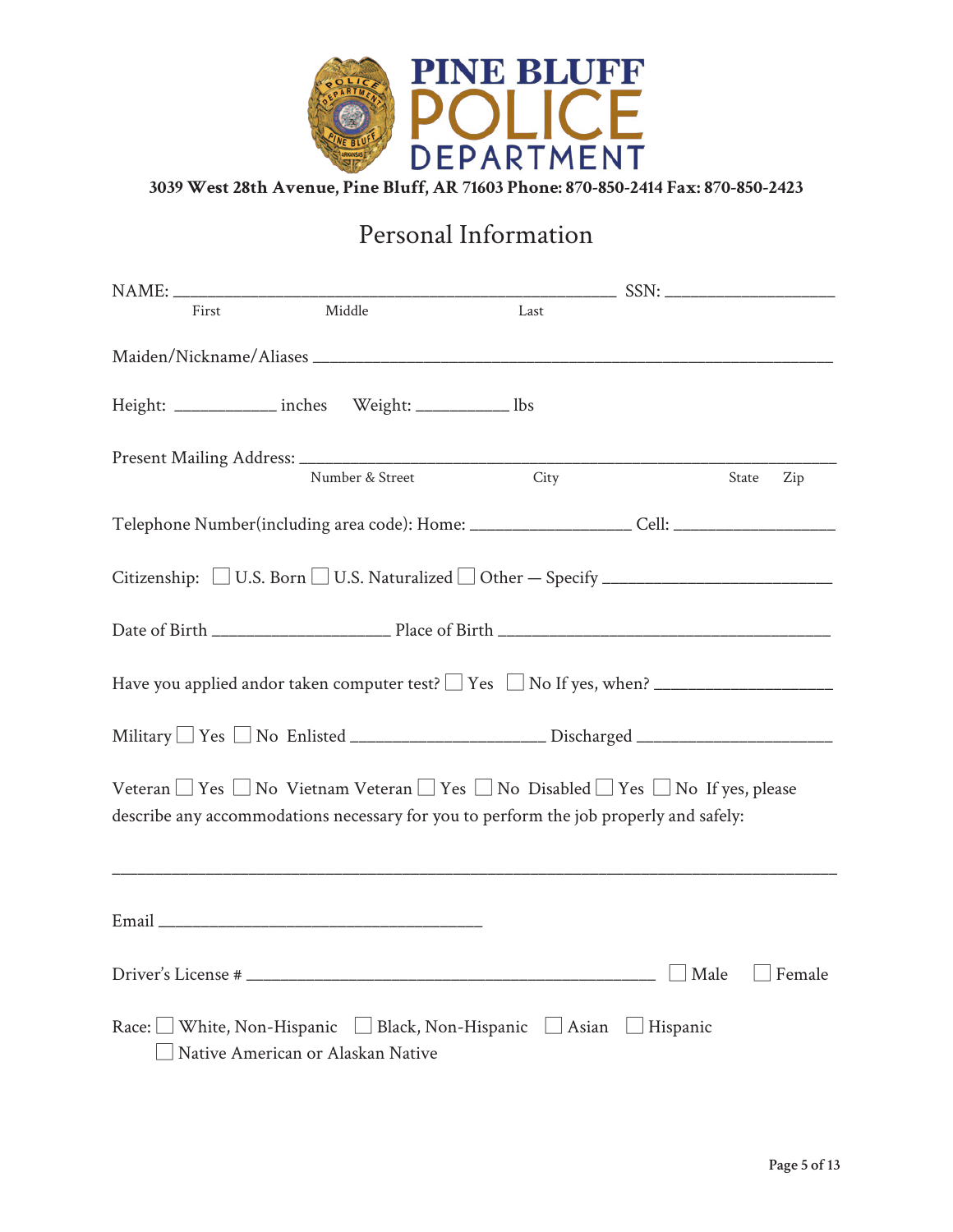| Personal Information, continued                                   |                   |                |              |  |  |  |  |
|-------------------------------------------------------------------|-------------------|----------------|--------------|--|--|--|--|
| Marital Status: Single Married Divorced Engaged Separated Widowed |                   |                |              |  |  |  |  |
| List every child born to you:                                     |                   |                |              |  |  |  |  |
| Name                                                              | <b>Birth Date</b> | Place of Birth | Resides with |  |  |  |  |
|                                                                   |                   |                |              |  |  |  |  |
|                                                                   |                   |                |              |  |  |  |  |
|                                                                   |                   |                |              |  |  |  |  |
|                                                                   |                   |                |              |  |  |  |  |
|                                                                   |                   |                |              |  |  |  |  |
|                                                                   |                   |                |              |  |  |  |  |
|                                                                   |                   |                |              |  |  |  |  |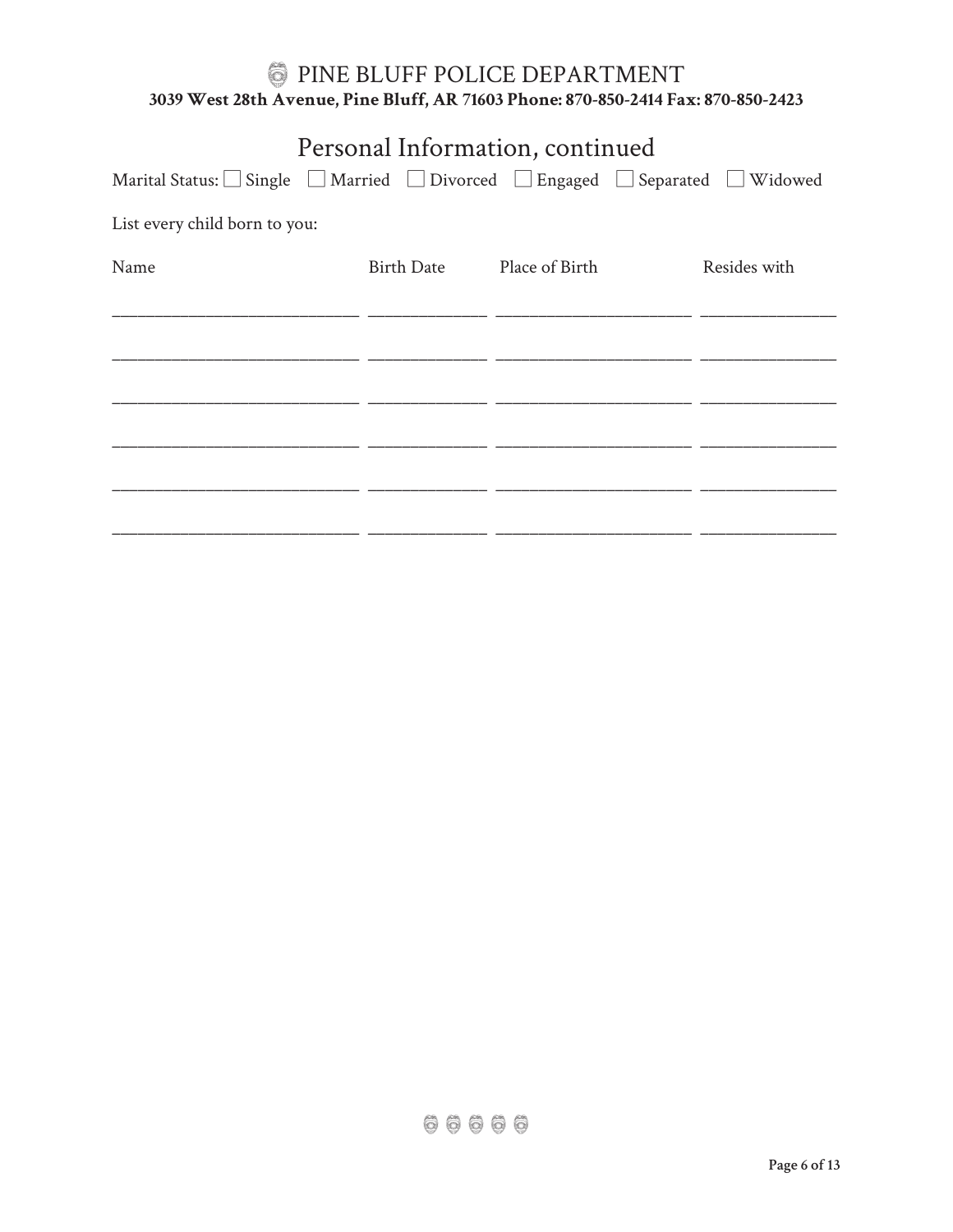## Applicant Questionnaire

#### **ANSWER EACH QUESTION TRUTHFULLY, ANSWERS ARE SUBJECT TO REVIEW FOR APPLICANT ELEGIBILITY**

| Do you have a conviction for, currently under indictment, or currently charged with $\Box$ Yes $\Box$ No<br>a felony offense?                                                                                                                                                                            |                      |
|----------------------------------------------------------------------------------------------------------------------------------------------------------------------------------------------------------------------------------------------------------------------------------------------------------|----------------------|
| Do you have a conviction for or currently charged with a Class "A," "B," "C" or any<br>Unclassified misdemeanor. If so, your continued eligibility will be decided by the<br>opinion of majority of the Interviewing Board would call into question the moral<br>character or judgment of the applicant. | $\Box$ Yes $\Box$ No |
| Have you ever been arrested for a Class "A" misdemeanor offense consisting of $\Box$ Yes $\Box$ No<br>Domestic Violence / Domestic Abuse?                                                                                                                                                                |                      |
| Have you ever been convicted for driving under the influence (DWI or DUI) within<br>the last three (3) years preceding the date of application, or more than one conviction<br>for any time period?                                                                                                      | $\Box$ Yes $\Box$ No |
| Are you currently on probation for any felony offense, or any offense involving $\Box$ Yes $\Box$ No<br>moral character?                                                                                                                                                                                 |                      |
| Have you used and/or experimented with marijuana within the last three (3) years $\Box$ Yes $\Box$ No<br>preceding the date of application?                                                                                                                                                              |                      |
| Have you used and/or experimented with any other illegal drug such as cocaine, $\Box$ Yes $\Box$ No<br>methamphetamine, LSD, ecstasy, etc?                                                                                                                                                               |                      |
| Have you been discharged from any commissioned or recruit position within a law<br>enforcement agency for disciplinary reasons, resigning to avoid suspension or dis-<br>charge or having resigned during a disciplinary investigation without a final<br>judgment being rendered?                       | $\Box$ Yes $\Box$ No |
| Are you currently a certified officer, employed by a law enforcement agency?                                                                                                                                                                                                                             | $Yes \Box No$        |
| How did you learn of this position?                                                                                                                                                                                                                                                                      |                      |
| $\Box$ Newspaper $\Box$ Internet $\Box$ Recruitment $\Box$ Other $\Box$                                                                                                                                                                                                                                  |                      |
| 66666                                                                                                                                                                                                                                                                                                    |                      |
| I hereby certify that all statements made in this questionnaire are true and complete. I understand<br>that any misstatement of material facts will subject me to disqualification or dismissal.<br><b>NOTICE: False swearing is a Class A</b><br>Misdemeanor, punishable under                          |                      |
| Arkansas Code 5-53-103<br>$\overline{\phantom{0}}$<br>Applicant's Signature                                                                                                                                                                                                                              |                      |
|                                                                                                                                                                                                                                                                                                          |                      |
| SWORN AND SUBSCRIBED before me this _______ day of_______________________________, 20_____                                                                                                                                                                                                               |                      |

\_\_\_\_\_\_\_\_\_\_\_\_\_\_\_\_\_\_\_\_\_\_\_\_\_\_\_\_\_\_\_\_\_\_\_\_\_\_\_\_\_\_ My Commission Expires: \_\_\_\_\_\_\_\_\_\_\_\_\_\_\_\_\_\_\_\_

NOTARY PUBLIC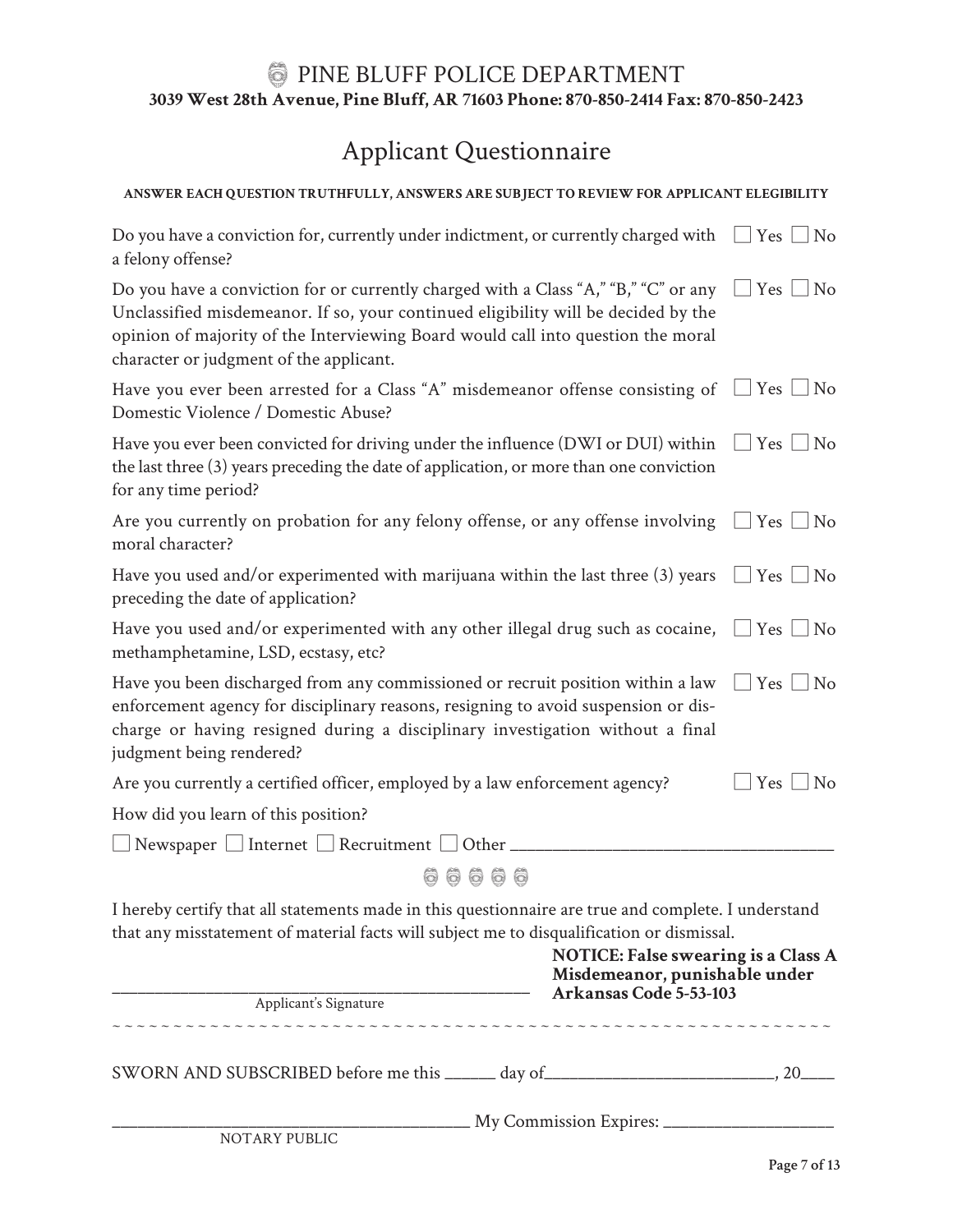### Background Investigation Waiver (PLEASE PRINT)

|  | PLACE OF BIRTH _____________________________COUNTY OR CITY _____________________ |  |
|--|----------------------------------------------------------------------------------|--|
|  |                                                                                  |  |
|  |                                                                                  |  |

., do hereby authorize a review of and full disclosure of all records, or any part thereof concerning myself, by and to ANY duty authorized agent of the Pine Bluff Police Department, Whether the said records are of public, private or confidential nature. This release authorizes all persons, employers, partnerships, corporations, all civilians and government entities, military agencies, law enforcement agencies, private, city, country, state and federal entities to release any and all available information relating to me for the purpose of determining my suitability to be appointed and certi ed as a law enforcement of cer.

The intent of this release is to give my consent for full and complete disclosure of the records of educational, nancial or credit institutions, including but not limited to credit reports or ratings, public utility companies, employment and preemployment records, including background reports, ef ciency ratings, complaints or grievances led by or against me, internal affairs investigations, personnel les, and salary records; real and personal property taX statements and records, and other nancial statements and records Wherever led; records of complaints, arrests trials and or convictions for alleged or actual Violations of law, including criminal, civil, and/or traf c records; the results of any polygraph examinations, reason for terminations/resignations; records of complaints of a civil nature made by or against me, Wheresoever located and to include the records and recollections of attorneys at law, 0r of other counsel, Whether representing me or another person in any case in Which I presently have or have had an interest.

I reiterate and emphasize that the intent of this authorization is to provide full and free access to the background and history of my personal life, for the specic purpose of pursuing a background investigation Which may provide pertinent data for the Pine Bluff Police Department to consider in determining my suitability for employment by that department. It is my specic intent to provide access to personal information, however personal or condential it may appear to be, and the sources of information specically identied herein.

I understand that my information obtained by a personal history background investigation Which is developed directly or indirectly, in whole or in part, upon release authorization Will be considered in determining my suitability for employment by the Pine Bluff Police Department. I understand that all materials pertaining to this background investigation become the property of the Pine Bluff Police Department and Will not be returned to me.

I agree to indemnify and hold harmless the person to Whom this request is presented and their agents and employees, from and against all claims, damages, losses and expenses, including reasonable attomey's fees, arising out 0f or by reason of complying With this request. I further understand and agree that in the event my application is disapproved, the sources of condential information Will not be revealed to me through any court process/action and that I further waive all rights to such information under any federal , state of local law.

A photocopy of this release form will be valid as an original hereof, even though the said photocopy does not contain an original writing of my signature.

| <b>NOTICE: MUST BE SIGNED IN THE</b><br>PRESENCE OF A NOTARY PUBLIC. |                                                                                        |  |  |
|----------------------------------------------------------------------|----------------------------------------------------------------------------------------|--|--|
|                                                                      | Applicant's Signature                                                                  |  |  |
|                                                                      | Date                                                                                   |  |  |
|                                                                      | SUBSCRIBED AND SWORN before me this _____ day of________________________________<br>20 |  |  |
| NOTARY PUBLIC                                                        | My Commission Expires:                                                                 |  |  |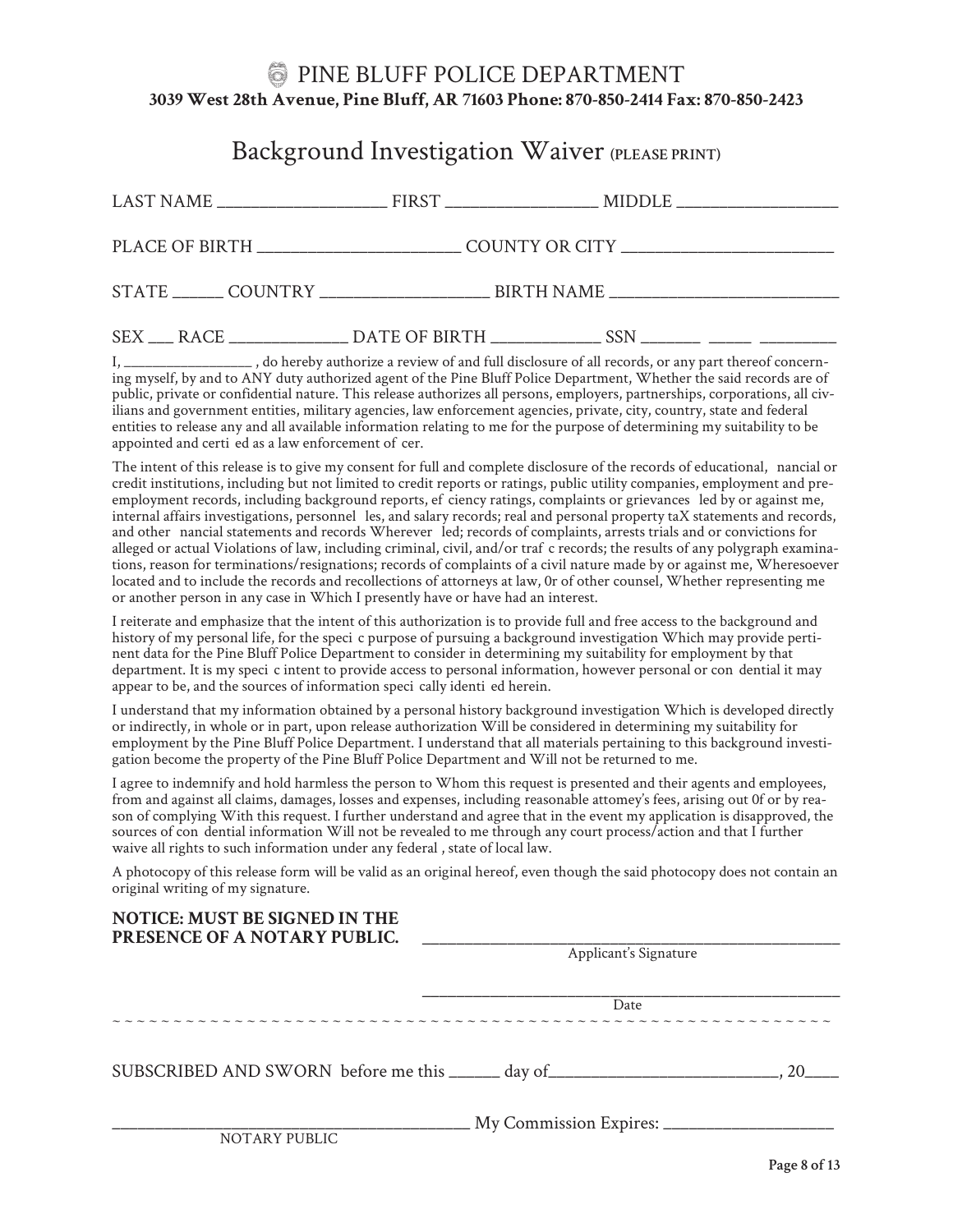#### Authorization for Release of Confidential Information **CONTAINED WITHIN THE OFFICE OF CHILD SUPPORT ENFORCEMENT – PINE BLUFF, ARKANSAS**

I hereby request that the of ce of Child Support Enforcement release any information their files may contain indicating the undersigned applicant. This information should be addressed to:

> PINE BLUFF POLICE DEPARTMENT ATTENTION: **LT. SAM ATKINSON — IAD** 3039 WEST 28TH PINE BLUFF ARKANSAS 71603

| Applicant's Name       |                       | Social Security Number |                    |               |
|------------------------|-----------------------|------------------------|--------------------|---------------|
| <b>PAST ADDRESSES:</b> | Maiden Name/Aliases   | Race                   | Age                | Date of Birth |
|                        |                       |                        | Full Name of Child | Date of Birth |
|                        |                       |                        | Full Name of Child | Date of Birth |
|                        |                       |                        | Full Name of Child | Date of Birth |
|                        |                       |                        | Full Name of Child | Date of Birth |
|                        |                       |                        | Full Name of Child | Date of Birth |
|                        |                       |                        | Full Name of Child | Date of Birth |
|                        | Applicant's Signature |                        |                    |               |
|                        |                       |                        |                    |               |
|                        |                       |                        |                    |               |
|                        | NOTARY PUBLIC         |                        |                    |               |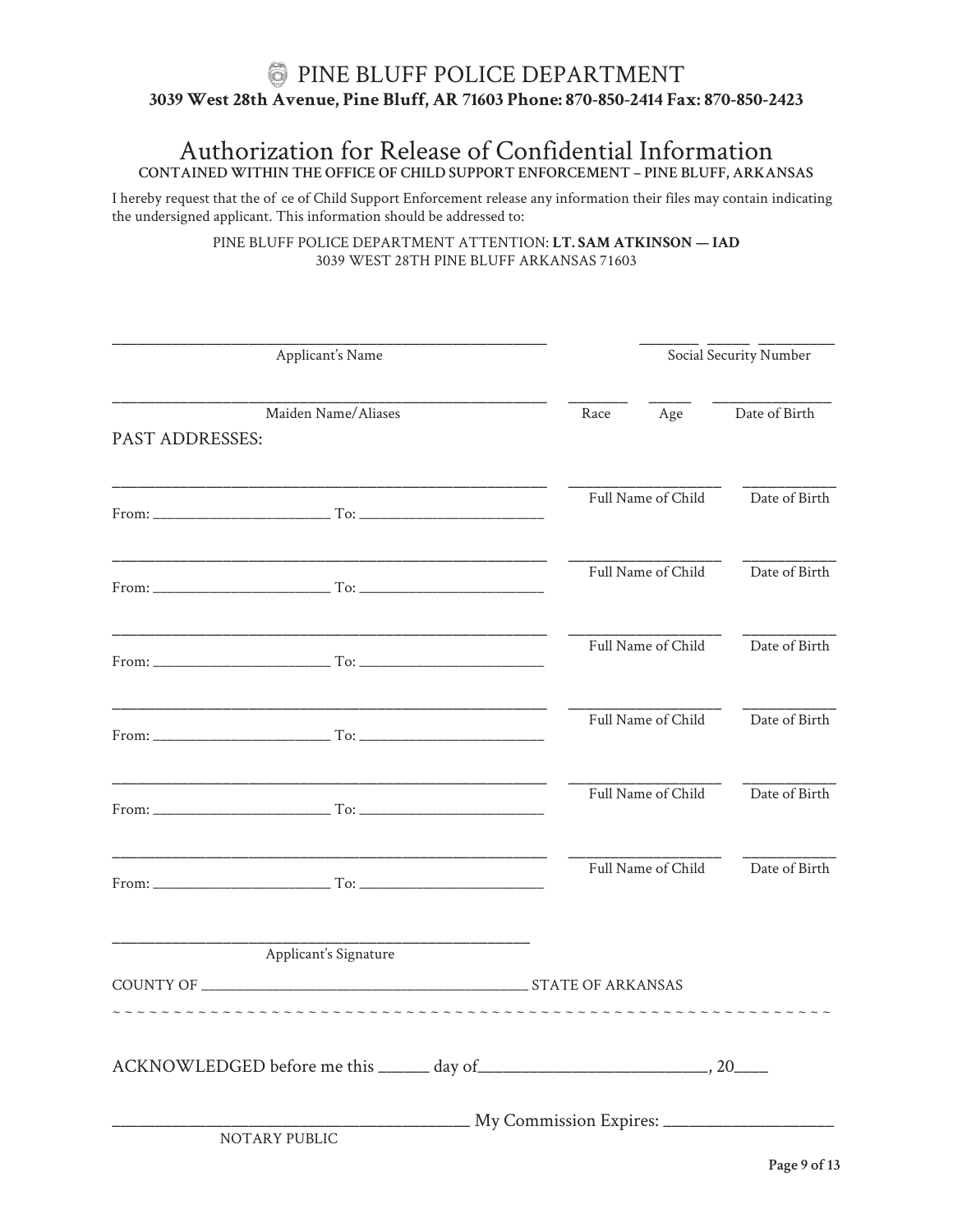#### Authorization for Release of Confidential Information **CONTAINED WITHIN THE ARKANSAS CHILD MALTREATMENT – CENTRAL REGISTRY**

I hereby request that the Arkansas Child Maltreatment Central Registry release any information their files may contain indicating the undersigned applicant as an offender or true report of child maltreatment. This information should be addressed to:

PINE BLUFF POLICE DEPARTMENT ATTENTION: **LT. DONNA FRATESI — IAD** 3039 WEST 28TH PINE BLUFF ARKANSAS 71603

Please note that Central Registry now have a "clear" stamp, it will appear on the back of this form. As in the past, if there is a true report, the form will not be stamped. I understand that the name of any confidential informants, or other information which does not pertain to the applicant as alleged perpetrator, will not be released.

| Applicant's Name |                                               | Social Security Number |                    |               |
|------------------|-----------------------------------------------|------------------------|--------------------|---------------|
| PAST ADDRESSES:  | Maiden Name/Aliases                           | Race                   | Age                | Date of Birth |
|                  |                                               |                        | Full Name of Child | Date of Birth |
|                  | From: $\qquad \qquad$ To: $\qquad \qquad$ To: |                        | Full Name of Child | Date of Birth |
|                  |                                               |                        | Full Name of Child | Date of Birth |
|                  |                                               |                        | Full Name of Child | Date of Birth |
|                  | From: $\Gamma$ To: $\Gamma$                   |                        | Full Name of Child | Date of Birth |
|                  |                                               |                        | Full Name of Child | Date of Birth |
|                  | Applicant's Signature                         |                        |                    |               |
|                  |                                               |                        |                    |               |
|                  |                                               |                        |                    |               |
|                  | NOTARY PUBLIC                                 |                        |                    |               |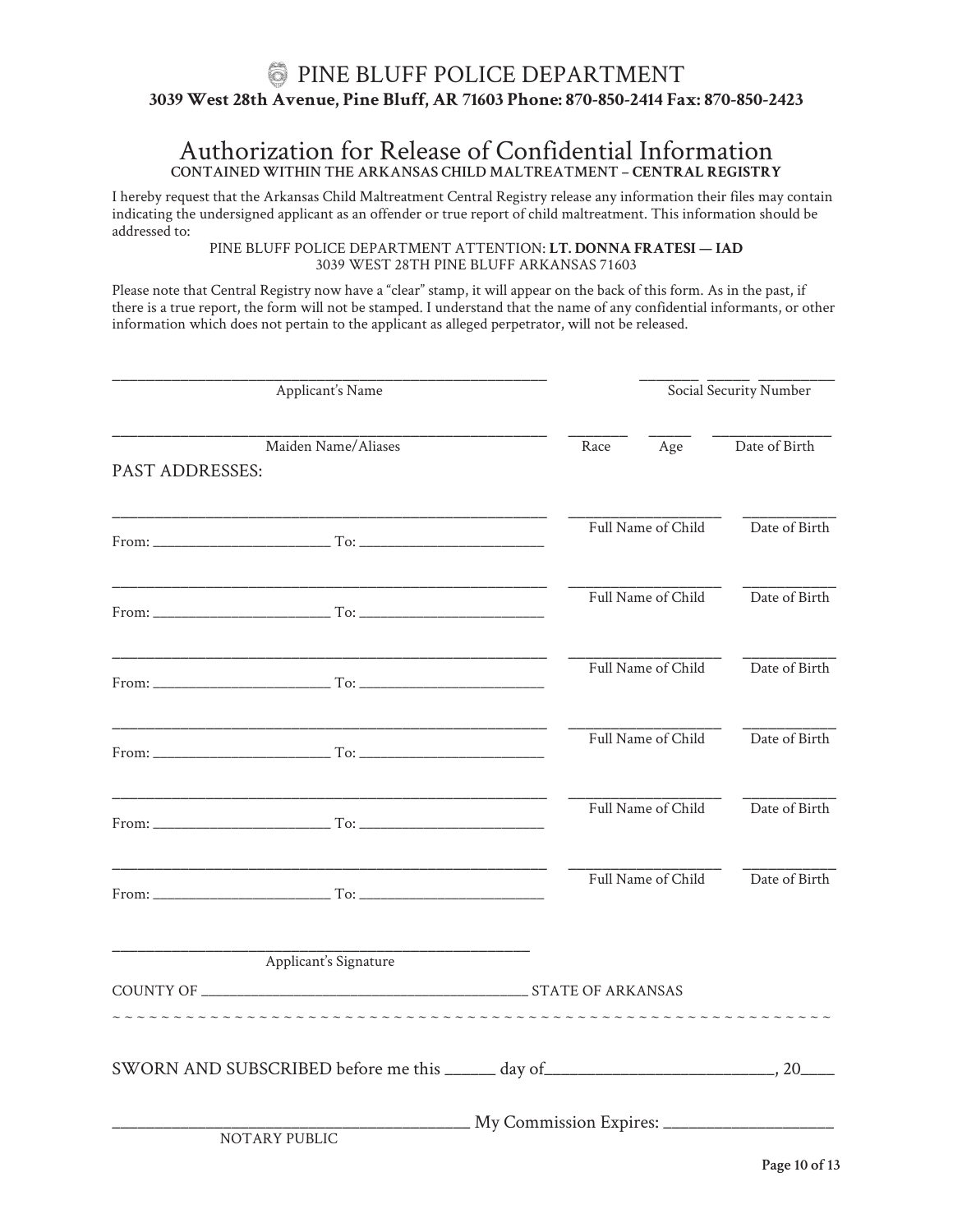## Educational Background

List each school attended, most recent first. Include elementary, middle, high schools, trade schools, colleges and universities.

| Name of School                                      | City, State | From Mo/Yr | To Mo/Yr |  |  |  |
|-----------------------------------------------------|-------------|------------|----------|--|--|--|
| Name of School                                      | City, State | From Mo/Yr | To Mo/Yr |  |  |  |
| Name of School                                      | City, State | From Mo/Yr | To Mo/Yr |  |  |  |
| Name of School                                      | City, State | From Mo/Yr | To Mo/Yr |  |  |  |
| Name of School                                      | City, State | From Mo/Yr | To Mo/Yr |  |  |  |
| Name of School                                      | City, State | From Mo/Yr | To Mo/Yr |  |  |  |
| Date you received your high school diploma or GED _ |             |            |          |  |  |  |
| List college degrees and major field of each:       |             |            |          |  |  |  |

\_\_\_\_\_\_\_\_\_\_\_\_\_\_\_\_\_\_\_\_\_\_\_\_\_\_\_\_\_\_\_\_\_\_\_\_\_\_\_\_\_\_\_\_\_\_\_\_\_\_\_\_\_\_\_\_\_\_\_\_\_\_\_\_\_\_\_\_\_\_\_\_\_\_\_\_\_\_\_\_\_\_\_\_\_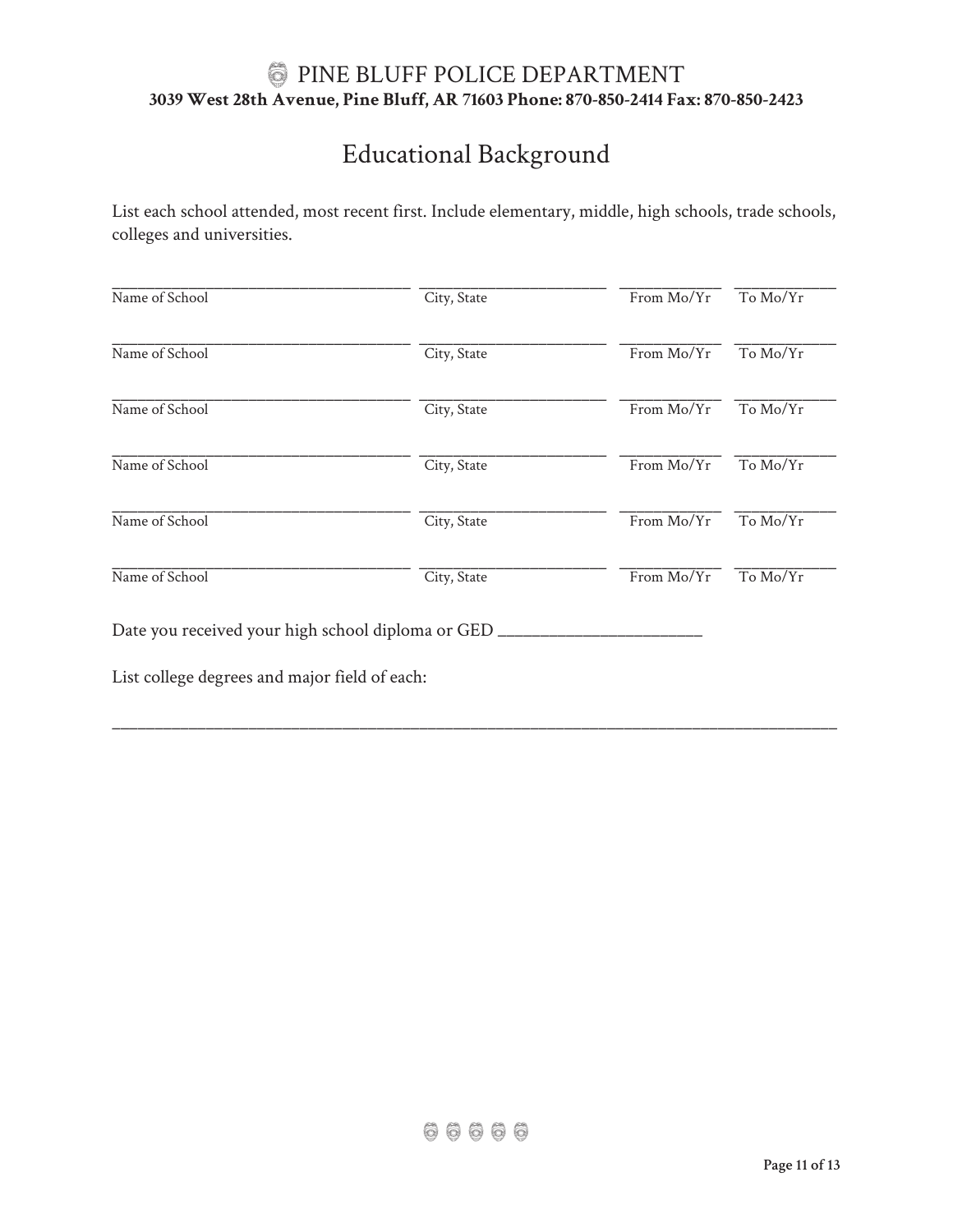## Employment History

| $\mathsf{A}$ |                                             |                                                               |                                 |
|--------------|---------------------------------------------|---------------------------------------------------------------|---------------------------------|
|              | Title of present or last position           | Start Salary                                                  | End Salary                      |
|              |                                             |                                                               | Number employees you supervised |
|              | Date Employed _____________                 |                                                               |                                 |
|              | Date Separated _____________                |                                                               |                                 |
|              | Full Time _______ Yrs ______ Mo             |                                                               |                                 |
|              | Part time ______Yrs ______ Mo               |                                                               |                                 |
|              | If Part-Time # of hours worked per wk _____ |                                                               |                                 |
|              |                                             |                                                               |                                 |
|              |                                             |                                                               |                                 |
| $\mathbf B$  |                                             |                                                               |                                 |
|              | Title of previous position                  | $\frac{\$}{\$$ $\frac{\$}{\$$ $\frac{\$}{\$}$ $\frac{\$}{\$}$ | End Salary                      |
|              |                                             |                                                               | Number employees you supervised |
|              | Date Employed _____________                 |                                                               |                                 |
|              | Date Separated ______________               |                                                               |                                 |
|              | Full Time _______ Yrs ______ Mo             |                                                               |                                 |
|              | Part time ______Yrs ______ Mo               |                                                               |                                 |
|              | If Part-Time # of hours worked per wk _____ |                                                               |                                 |
|              |                                             |                                                               |                                 |
|              |                                             |                                                               |                                 |
| $\mathsf{C}$ |                                             |                                                               |                                 |
|              | Title of previous position                  | $\frac{\$}{\$}$ $\frac{\$}{\$star}$ $\frac{\$star}}{\$star}$  | End Salary                      |
|              |                                             |                                                               | Number employees you supervised |
|              | Date Employed _____________                 |                                                               |                                 |
|              | Date Separated ______________               |                                                               |                                 |
|              | Full Time _______ Yrs ______ Mo             |                                                               |                                 |
|              | Part time ______Yrs ______ Mo               |                                                               |                                 |
|              | If Part-Time # of hours worked per wk _____ |                                                               |                                 |
|              |                                             |                                                               |                                 |
|              |                                             |                                                               |                                 |